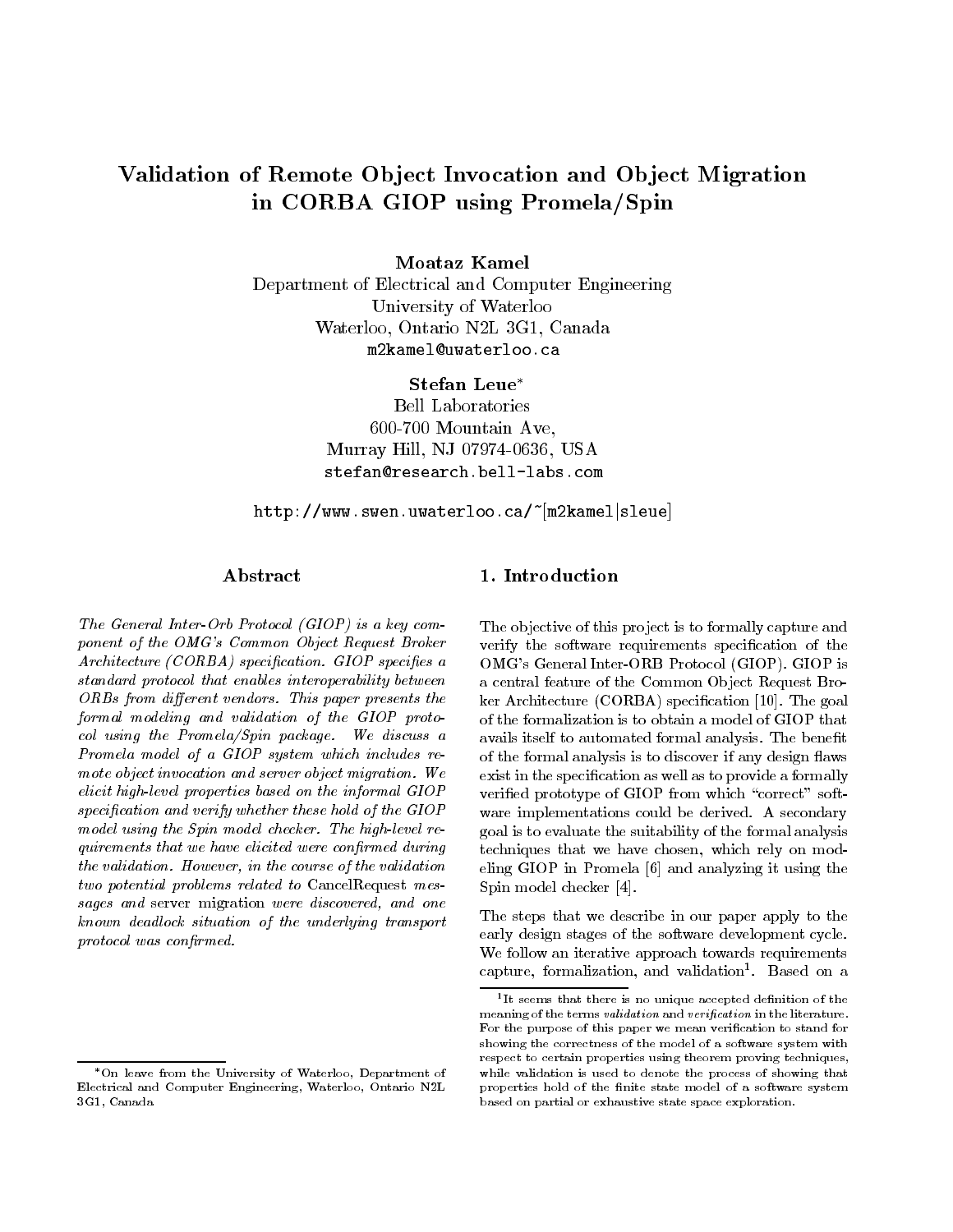systems requirements document, which in our case is given in the OMG standards document [10], we derive a formal Promela model which captures essential operational requirements. Next we elicit some high-level properties from the systems requirements document, encode them in Linear Time Temporal Logic (LTL) [8], and determine whether these properties hold of the operational requirements model using model checking. The results of this step lead to revisions of the operational model, and a new cycle of requirements capture, property elicitation and model checking is entered, until a satisfactory operational model is obtained. The resulting model of GIOP can then be used and refined at later design stages. While complete correctness of the operational requirements model is difficult to achieve, the formal analysis is aimed at increasing our confidence that a) there are no inherent design flaws, and b) that the obtained model represents the intentions expressed informally in the systems requirements document.

Overview. The paper begins by discussing related work in Section 2. A brief overview of GIOP and its place in the CORBA framework is given in Section 3. A description of our GIOP model architecture is given in Section 4. In Section 5 we discuss the elicitation and LTL formalization of signicant high-level require ments on the GIOP standard. Results of the validation are discussed and problems in the protocol are identi fied in Section 6. Finally, concluding remarks are made in Section 7.

# 2. Related Work

Finite-state validation is an active area of research and has been used to prove the correctness of various soft ware systems. However, the task of deriving LTL for mula from a specication remains a point of weakness in the validation process. The correctness of the for mula depends greatly on the ability and experience of the designer. An incorrect LTL property can render the model checking futile. To address this problem, a collection of "specification patterns" were developed by Dwyer et. al. [3]. The goal of their specification pattern system is to enable the transfer and sharing of experience between validation practitioners. During the discussion of GIOP high-level requirements we will explain how our LTL formalization relates to the patterns in [3].

Previous work on the validation of an Object Request Broker has been done by Duval in [1]. In that paper, a validation model was built for a simplied model of an ORB with IIOP/TCP as the underlying transport. Various features of the ORB were modeled including the Basic Object Adapter (BOA), Stubs and Skeletons, and dynamic activation of server objects. Also a Name Server was included in the model. The paper described seven properties that were verified on the ORB model. Our paper differs from Duval's work in that it focuses specifically on the GIOP protocol with reference to the CORBA specications and includes server object migration functionality in the model. The differences can be summarized as follows; whereas, the Duval paper examines mostly intra-ORB interaction, this work examines inter -ORB interaction.

# 3. Overview of GIOP

The Common Object Request Broker Architecture (CORBA) is an evolving standard for distributed object computing developed by the Object Management Group (OMG). CORBA defines the communications infrastructure to enable distributed applications to communicate over heterogeneous networks in a language independent manner. Simply stated, CORBA allows compliant applications to communicate with one another no matter where they are located or who has designed them. CORBA 1.1 was introduced in 1991 by OMG and defined the Interface Definition Language (IDL) and the Application Programming Interfaces (API) that enable client/server object interaction with a specific implementation of an Object Request Broker (ORB). CORBA 2.0, released in July 1995, defines true interoperability by specifying how ORBs from different vendors can interoperate.

The ORB is the middleware that establishes the clientserver relationships between objects. Using an ORB, a client can transparently invoke a method on a server object, which can be on the same machine or across a network. The invocation is typically of the form  $obj.op(args)$  where  $obj$  is the requested object, op is the operation (or method) to be invoked, and args are the arguments passed to the object. The ORB intercepts the call and is responsible for finding an object that can implement the request, passing it the parameters, invoking its method, and returning the results. The client does not have to be aware of where the object is located, its programming language, its operating system, or any other system aspects that are not part of the object's interface. In doing so, the ORB provides interoperability between applications on different machines in heterogeneous distributed environments and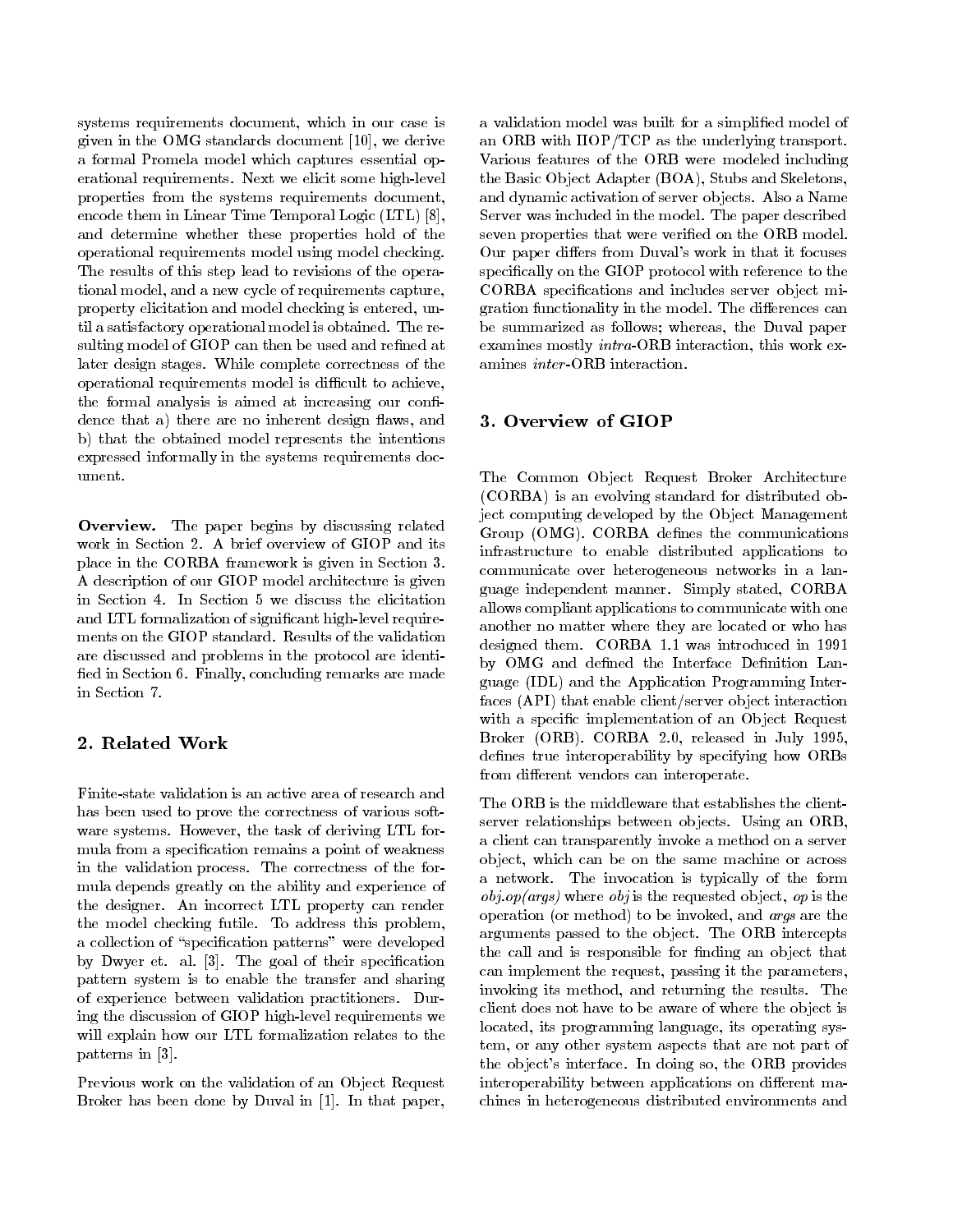seamlessly interconnects multiple object systems. The conceptual architecture of an ORB system is shown in figure 1.



**Figure 1. Relation of GIOP to the conceptual ORB architecture.**

In order to achieve the desired interoperability between ORBs, the CORBA specifications define a standard protocol to allow communication of object invocations between ORBs (even if the ORBs are independently developed). This protocol is the General Inter-ORB Protocol (GIOP). The GIOP is designed such that it can be mapped onto any connection-oriented transport protocol that meets a minimal set of assumptions. The specic mapping of GIOP to the TCP/IP protocols is called the Internet Inter-ORB Protocol (IIOP). Other mappings to other transports also exist. One of the design goals of GIOP was generality. Generality facilitates the use of GIOP with any transport layer that meets a minimum set of assumptions.

GIOP also incorporates support for server object migration and object locating services. This permits server objects to migrate between different ORBs (potentially on different networks) and have requests forwarded to them where-ever they are. Although object migration is supported to a limited extent in GIOP, mobile agent systems are not directly part of the ORB functionality. Aspects of object migration and discussion of how a mobile agent system can be incorporated into the overall Object Management Architecture (OMA) as a CORBA facility is described by [9].

# 4. GIOP Model Architecture

Some essential aspects of GIOP are under-specified in the OMG document and we made some assumptions to close the gaps. The goal of the automated analysis is to determine if there exist any logical design errors in the operational requirements specication and as such, our Promela model omits certain details of GIOP that do not form part of the behavioral semantics of the protocol (e.g. transfer syntax, etc.)

The high-level view of the Promela model of the GIOP system is shown in figure  $\it 2^-$ . The system is composed  $\it$ of an arbitrary number of User and Server processes, the ORB processes (GIOPClient and GIOPAgent), and the lower layer network transport processes.



#### **Figure 2. Promela Model for GIOP System**

The User process represents an application object external to the ORB that wishes to request a service. In our simplied model of CORBA, a User process can issue a URequest message which represents a request to

<sup>2</sup>Space limitations do not permit us to reproduce the entire Promela model here. The source code for the Promester and all water was allow the claims relative to our validation can be retrieved as a tar file from URL http://www.swen.uwaterloo.ca/~sleue/sources/giop/giop.tar.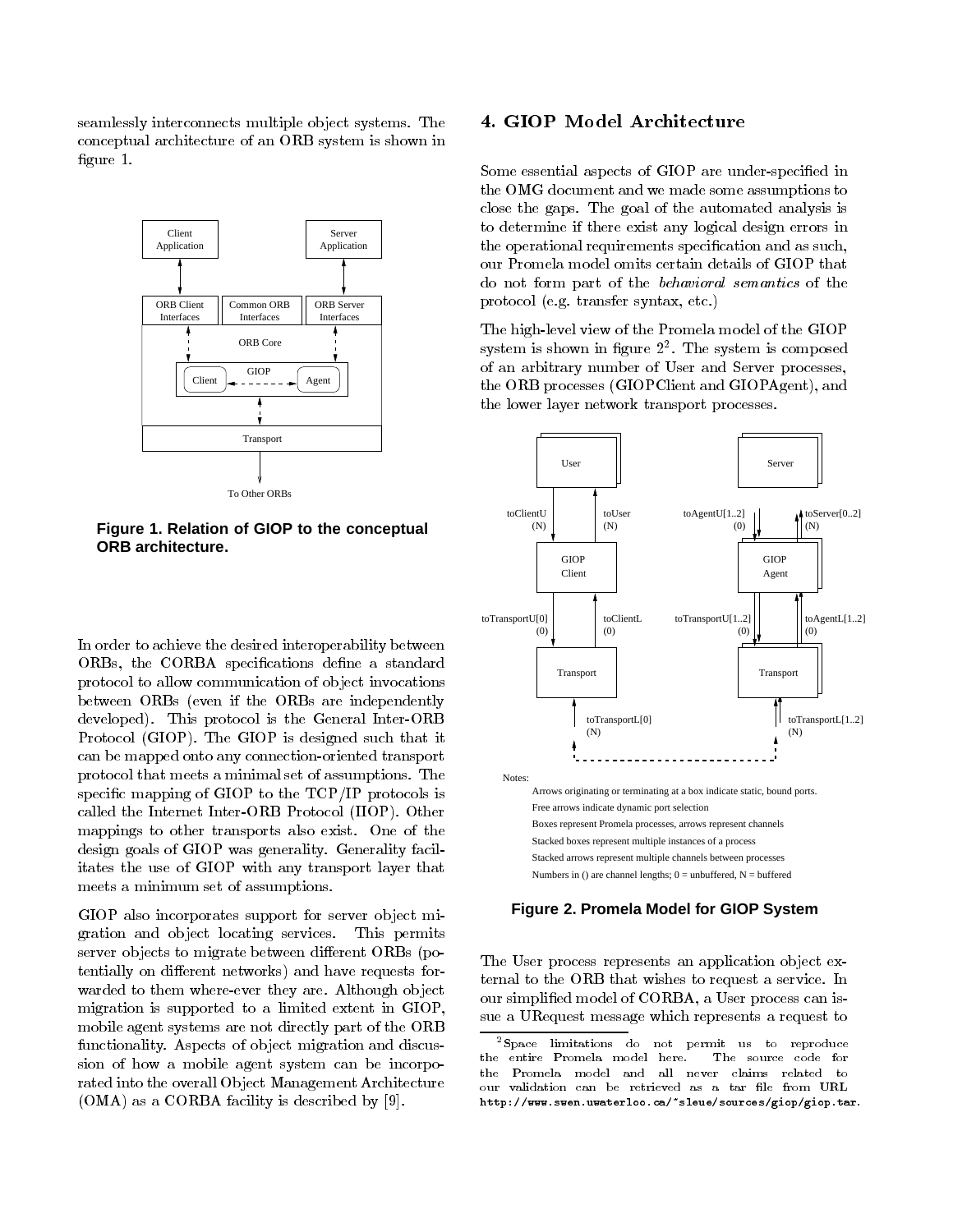invoke an operation on a specific server object. After issuing the URequest, the User blocks on the reception of a UReply which constitutes the result of the executed request. Note that all instances of User processes share the same channel from the GIOPClient.

The Server process contains the implementation for the object. This may represent something as simple as a calculation or something more elaborate such as a database transaction. In the case of the GIOP model, the Server performs no operation but only responds to service requests (SRequests) with corresponding SReply messages.

The ORB is responsible for relaying the requests and results between the User and Server. Within the ORB, the invocation request of the user is translated (statically or dynamically) into GIOP messages. The GIOP layer of the ORB is partitioned into two parts corresponding to the Client and the Server (the Server side is called the Agent to distinguish it from the Server object). This is illustrated by figure 1. Each ORB implementation must contain the functionality of both the Client and the Agent and may use GIOP as the means to communicate both internally and externally.

The GIOPClient represents the Client side of the GIOP layer within an ORB. It accepts URequest messages from the User process and generates Request messages which it forwards through the lower transport layer to the appropriate GIOPAgent connected to the desired Server process. The GIOPClient also accepts Reply messages and forwards them as UReply's to the corresponding User process.

The GIOPAgent is the Agent side ORB process that mediates requests for server objects. It communicates with the Server processes via the toServer channels. The Server processes communicate with the GIOPAgent via the toAgentU channels but are not statically bound to a particular channel (i.e. they dynamically choose the correct channel based on their current location and port number). The GIOPAgent is responsible for passing object requests to the appropriate Server process and sending Reply messages back to the GIOP-Client via the lower transport layer. Also, the GIOPAgent can send CloseConnection messages. The CloseConnection is a uni-directional message to inform a client that the server intends to close the connection. On receiving such a message the client is expected to re-send any outstanding requests on a new connection.

The Transport process represents the protocol layers below the GIOP layer. This includes (in the case of IIOP) the TCP/IP layer and further layers below it.

The GIOP specification makes certain assumptions regarding transport behavior (see [10] pp 12-29). In particular, GIOP assumes a connection-oriented, reliable, byte stream with notification of connection loss. The Transport process in the GIOP model implements these assumptions-namely, it maintains the notion of nor does it attempt to reorder messages. The GIOP layer uses synchronous communication when calling the Transport layer to simulate how real transport layer interaction is implemented. Asynchronous (i.e. buffered) communication is used between transport layer entities.

## **4.1. Object Registration and Migration**

A Server object requires a means of identifying itself to a GIOPAgent. It does this by sending an SRegister message containing a unique identifier-the object keyto the GIOPAgent. On receiving such a message, the GIOPAgent publishes the object key and the port at which it is registered in a global table which serves as a simple name server. During migration, the Server also sends an SRegister message to the Agent that is the target of the migration. The subsequent publishing of the object key overwrites the prior information.

## **4.2. GIOP Messages**

The message types used in the GIOP model are shown in table 1. Message types marked with \* are not part of the formal GIOP specication but are included in the model to drive the external interactions with the GIOP layer. GIOP defines other message types such as the MessageError and Fragment messages, but these were not included in the built Promela model due to time constraints. In GIOP, connections are asymmetric. Only clients can send Request and CancelRequest message while only server can send Reply and CloseConnection messages over a connection. Also, the speci fication states that "Only GIOP messages are sent over GIOP connections." ([10] pp 12-30)

# 5. GIOP High Level Requirements

To verify the logical consistency of the model with the intentions of the system requirements document, it is necessary to elicit and formalize properties of the specication that must hold in all circumstances. These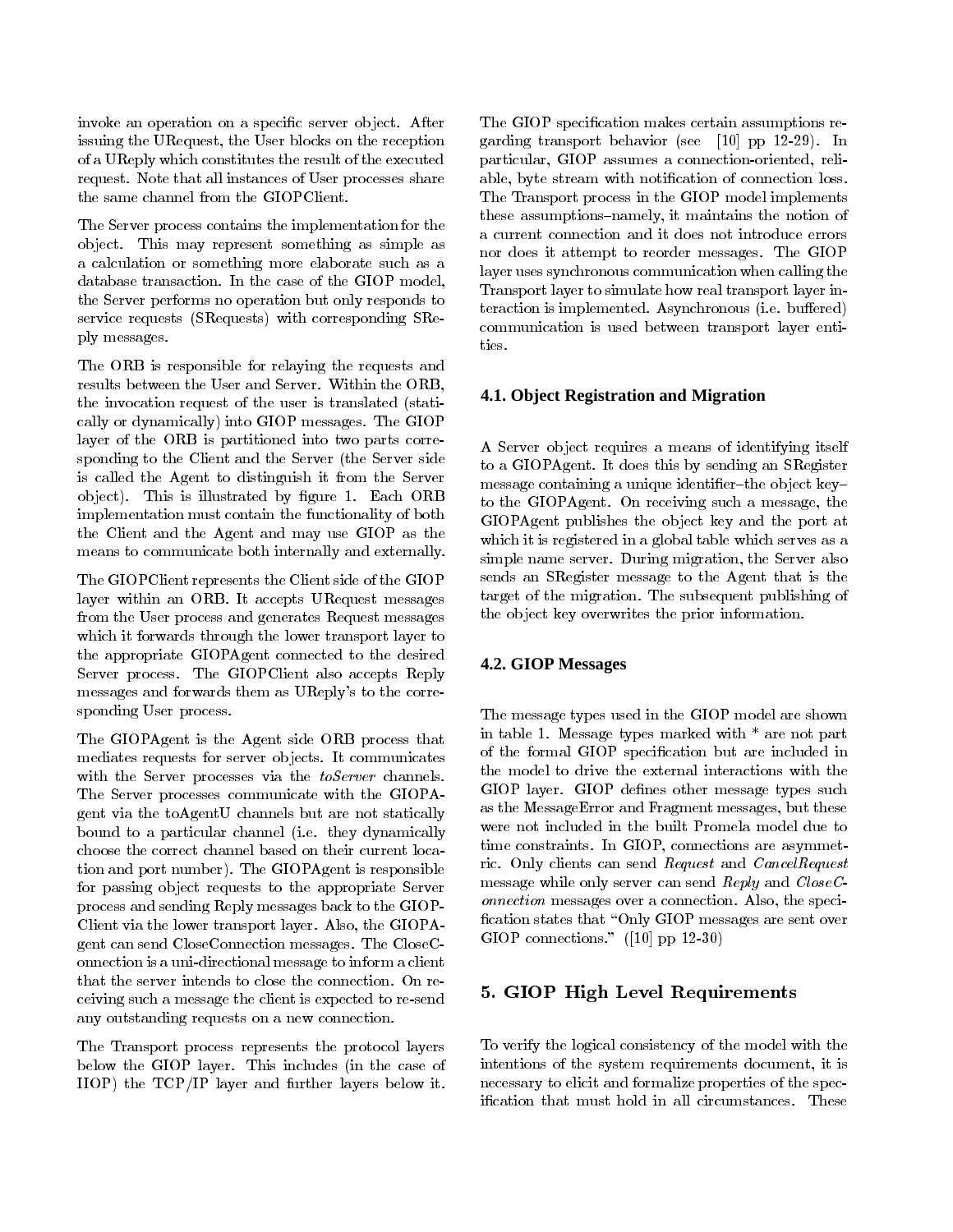| Message Type           | Sender     | Receiver   |
|------------------------|------------|------------|
|                        |            |            |
| $UR$ equest*           | User       | GIOPClient |
| $UReply*$              | GIOPClient | User       |
| Request                | GIOPClient | GIOPAgent  |
| Reply                  | GIOPAgent  | GIOPClient |
| CancelRequest          | GIOPClient | GIOPAgent  |
| CloseConnection        | GIOPAgent  | GIOPClient |
| $SRegister*$           | Server     | GIOPAgent  |
| $SRequest*$            | GIOPAgent  | Server     |
| $SR$ eply <sup>*</sup> | Server     | GIOPAgent  |
| $SM$ igrate $Req*$     | Server     | GIOPAgent  |

### **Table 1. Summary of GIOP message formats.**

high-level requirements (HLR) are formalized here using next-time free LTL formulae. We use standard LTL syntax as defined in [8] where  $\Box$  denotes the "always",  $\Diamond$  denotes the "eventually", and U denotes the "until" operator.  $P, Q, R$  and S are place-holders for state predicates.

The Spin model checker has a facility to convert an LTL formula into a Büchi automaton, also called a never claim. Given a never claim, Spin can perform either an exhaustive or a partial exploration of all system states to prove that the formula holds. For models in which there is not enough physical memory to perform an exhaustive validation, it is advisable to use Spin's "Supertrace" option which is based on bit-state hashing to reduce the amount of memory required to store states [5]. However, bit-state hashing does not guarantee an exhaustive analysis.

Several requirements were elicited for GIOP from the CORBA specication. Each is given below with a brief description of the requirement, the LTL formulation and the result of the validation run. In addition, a classication of the requirement according to the property specication pattern system of [3] is given.

# **5.1. HLR-1**

#### Description

The protocol should be free from deadlocks.

# Formulation

Although a formalization of this requirement in LTL is possible (c.f., [8]) the resulting formula is rather un-

wieldy3 . Instead, validation of this property is done using the built-in valid end states labeling mechanism of Promela and requesting that Spin report any invalid end-states during the validation run. For instance, the GIOPAgent process is in a valid end state when it is in the state in which it can next process SRegister, SMigrateReq, Request, SReply and CancelRequest messages, but not in any intermediate state. This ensures that if the process terminates it will do so after having processed any of the external messages to completion.

#### **5.2. HLR-2**

#### Description

The protocol should be free from livelocks.

#### Formulation

Like for absence of deadlock this property could be captured in LTL but the result would be unwieldy. Instead, validation is done automatically by placing progress labels at appropriate places in the code and requesting that Spin report any non-progress cycles. We use exactly one progress label attached to the User process when it is in a state ready to accept a UReplyReceived message which indicates that a previous request has been served. Spin will now check that any cycle will pass through this label at least once.

# **5.3. HLR-3**

#### Description

After sending a URequest a User should eventually receive a corresponding UReply.

#### Formulation

$$
\square\left(s\rightarrow \diamondsuit r\right)
$$

where:

 $3$ Essentially, one would have to capture every possible transition  $v_i$  or the system, define an enabling predicate  $en(v_i)$  for each transition, form a disjunction over all enabling predicatesand require this disjunction invariably to hold true. The actual size of the conjunct in our case would not permit its practicaluse during the model checking process.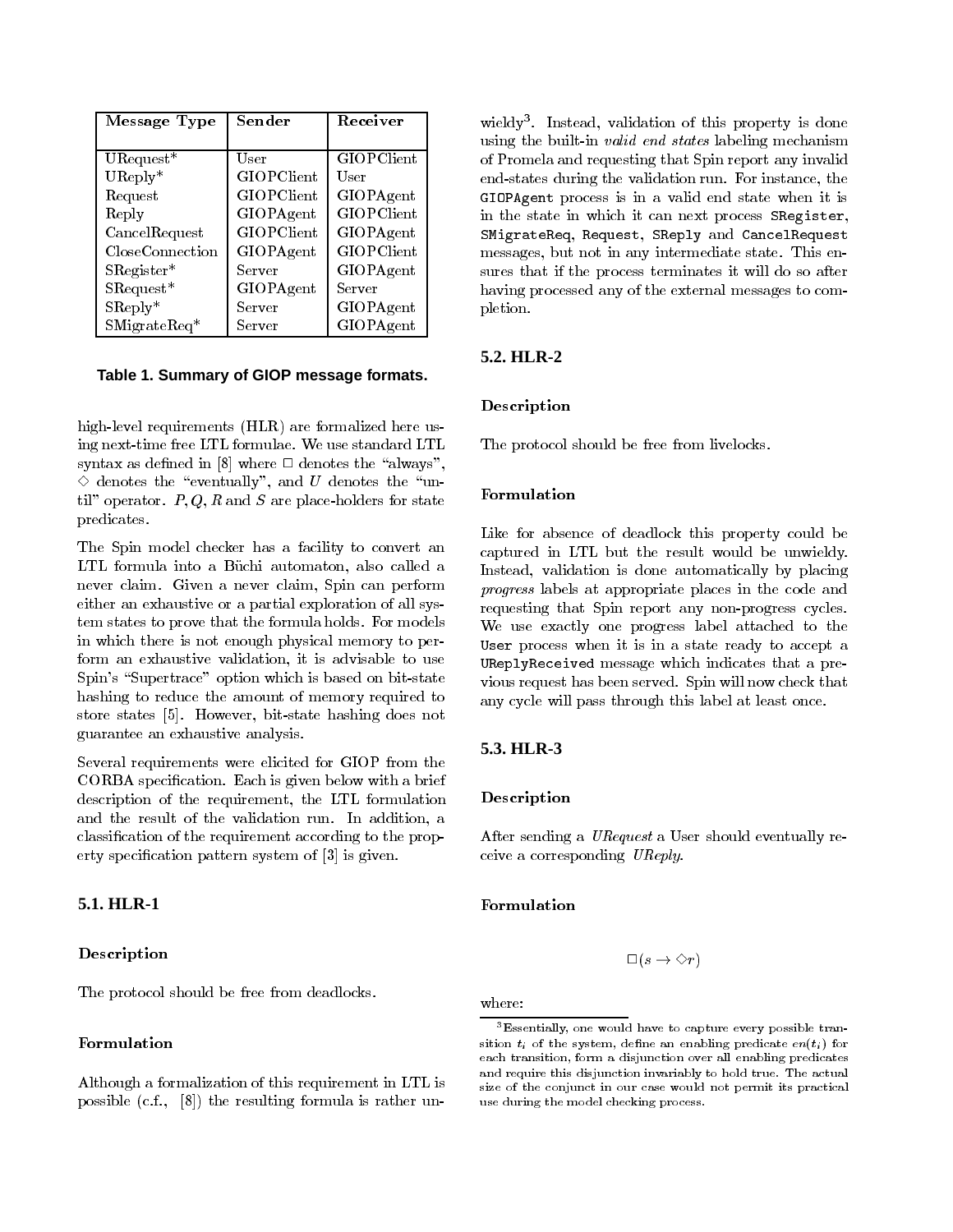$s =$  User sent a *URequest*.

 $r =$  User received a UReply.

The correspondence of the URequest to the UReply messages is a property that is not expressible within LTL. Therefore, we shifted capture of this property into the coding of the model. Specifically, a User process only generates a single URequest message and attaches a unique tag to the message. It then blocks until it receives a UReply message with the same tag. By labeling the statements in which the send and receive occur, the events can be identified and the correspondence is implicit.

#### Related Pattern

Response (global):  $\square (P \rightarrow \Diamond S)$ .

This property is sometimes also called "leads-to".

# **5.4. HLR-4**

#### Description

The GIOP layer must preserve CORBA's at-most-once execution semantics. That is, "if an operation request returns successfully, it was performed exactly once; if it returns an exception indication, it was performed at-most-once." ([10] pp 1-7).

#### Formulation

$$
\Box\, (r\rightarrow p)
$$

where:

 $r =$  Client received a *Reply* for request id 0.

 $p =$  Request (with id 0) was processed exactly once.

Only the first clause of this requirement (i.e. "if an operation request returns successfully...") was validated. The number of times a Request was processed was determined by incrementing a counter variable each time a request was processed by the Server. The counter was reset by the client each time a new request was issued.

In other words, we have encoded the "exactly once" relationship in the code of the Promela model and used a pure invariance property instead of a temporal relation between request and performance of a request. We realize that it is possible to formulate the relationship using a bounded existence property but this results in a formula that is unwieldy due again to the difficulty in expressing correspondence in LTL.

# Related Pattern

Universality (global):  $\Box P$ .

This property is sometimes also called an "invariance".

# **5.5. HLR-5**

#### Description

GIOP requires that an integer request\_id field be sent with all *Request* and *Reply* messages. This is so that reply messages can be associated with the corresponding requests.

\The client is responsible for generating values so that ambiguity is eliminated; specically, a client must not re-use request id values during a connection if: (a) the previous request containing that ID is still pending, or (b) if the previous request containing that ID was canceled and no reply was received." ([10] pp 12-22)

#### Formulation

$$
\Box ((u \wedge \Diamond \neg u) \rightarrow \neg r \ U \neg u)
$$

where:

 $u =$  Request id 0 is in-use.

 $r =$ Request id 0 is re-used.

The requirement was validated for the case of request id 0 only to establish the correspondence between the request and reply events. It is not feasible to consider all possible request ids individually and there is no general means of specifying such correspondence in LTL. The state propositions u and r were implemented through auxiliary variables inside the model.

#### Related Pattern

Absence (Between Q and R):  $\square((Q \wedge \Diamond R) \rightarrow \neg P U R)$ .

The absence pattern constrains certain states not to be reached within a given temporal context. In our case,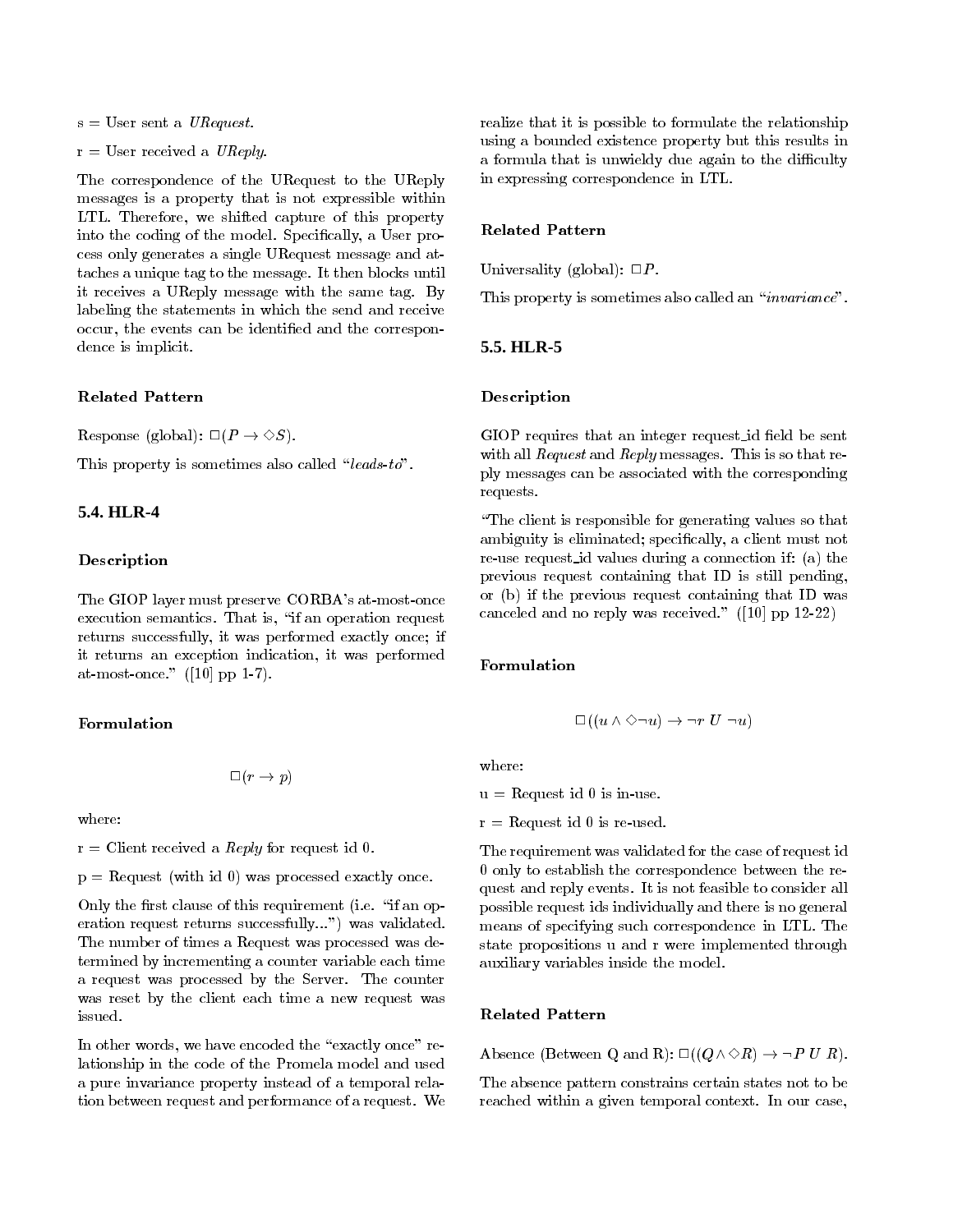the thing not to happen is the re-use of id 0, and the temporal context is determined by the time that id 0 is in use.

# **5.6. HLR-6**

# Description

After sending a *SRequest* the GIOPAgent should eventually receive a corresponding SReply. Also, the Agent should never receive an SReply for a request that is not outstanding.

## Formulation

$$
\Box(s \to \Diamond r) \land (\Diamond r \to (\neg r \ U \ (s \land \neg r)))
$$

where:

 $s = GIOPAgent$  sent an *SRequest* to the Server.

 $r = GIOPAgent$  received an *SReply* from the Server.

One of the problems one is facing when using Promela and Spin together with LTL formula validation is that Spin is inherently a state-based model checker. Hence, event-oriented properties like the above need to be identied with control states that the system enters right after an event (in this case the sending or receiving of a message) has been executed. In our Promela model we accomplish this by adding a control state label and referring to it in the LTL formula. To capture the sending of an SRequest event we introduce a corresponding control state label (SRequestSent) into the code:

```
/* send server request */
uout!SRequest(objKey,reqId,srcport);
SRequestSent: ...
```
The LTL formula refers to the label  $118$ ing a control state predicate of the form GIOPAgent[pid]@SRequestSent. This predicate evaluates to true when the process GIOPAgent[pid] is at the control state corresponding to the label.

#### Related Pattern

Response (global):  $\square (P \rightarrow \Diamond S)$ and Precedence (global):  $\Diamond P \rightarrow (\neg P \ U \ (S \land \neg P))$  Note that HLR-6 describes two related but independent properties that have been conjoined above for convenience. However, the properties were validated independently in order to easily identify which one generated a violation. The advantage of conjoining properties is that validation can be done for all properties with much less manual intervention. The disadvantages are disadvantages are a in the reduced efficiency of the model checker due to larger properties and in the difficulty of identifying the precise property that was violated.

# **5.7. HLR-7**

#### Description

The GIOPClient should never receive a Reply for a request that is not outstanding or canceled.

#### Formulation

$$
\Box \,\lnot (\lnot u \land r)
$$

where:

 $u =$  Request id 0 is outstanding or canceled (in-use)

 $r = Reply received for request id 0$ 

The GIOPClient tracks requests by assigning request ids. A request id must unambiguously associate a request with it's corresponding reply. When a request is sent the request id is marked as in-use, thus the property species that it should never be the case that a reply has been received for request id 0 and that request id is not in-use. The requirement was validated for request id 0 only to establish the correspondence between the request and reply events. It is not feasible nor does it seem necessary to consider every possible request id. However, it remains to be proven that this is a true and sound abstraction.

#### Related Pattern

Absence (global):  $\square(\neg P)$ .

#### **5.8. HLR-8**

# Description

"Servers may only issue CloseConnection messages when Reply messages have been sent in response to all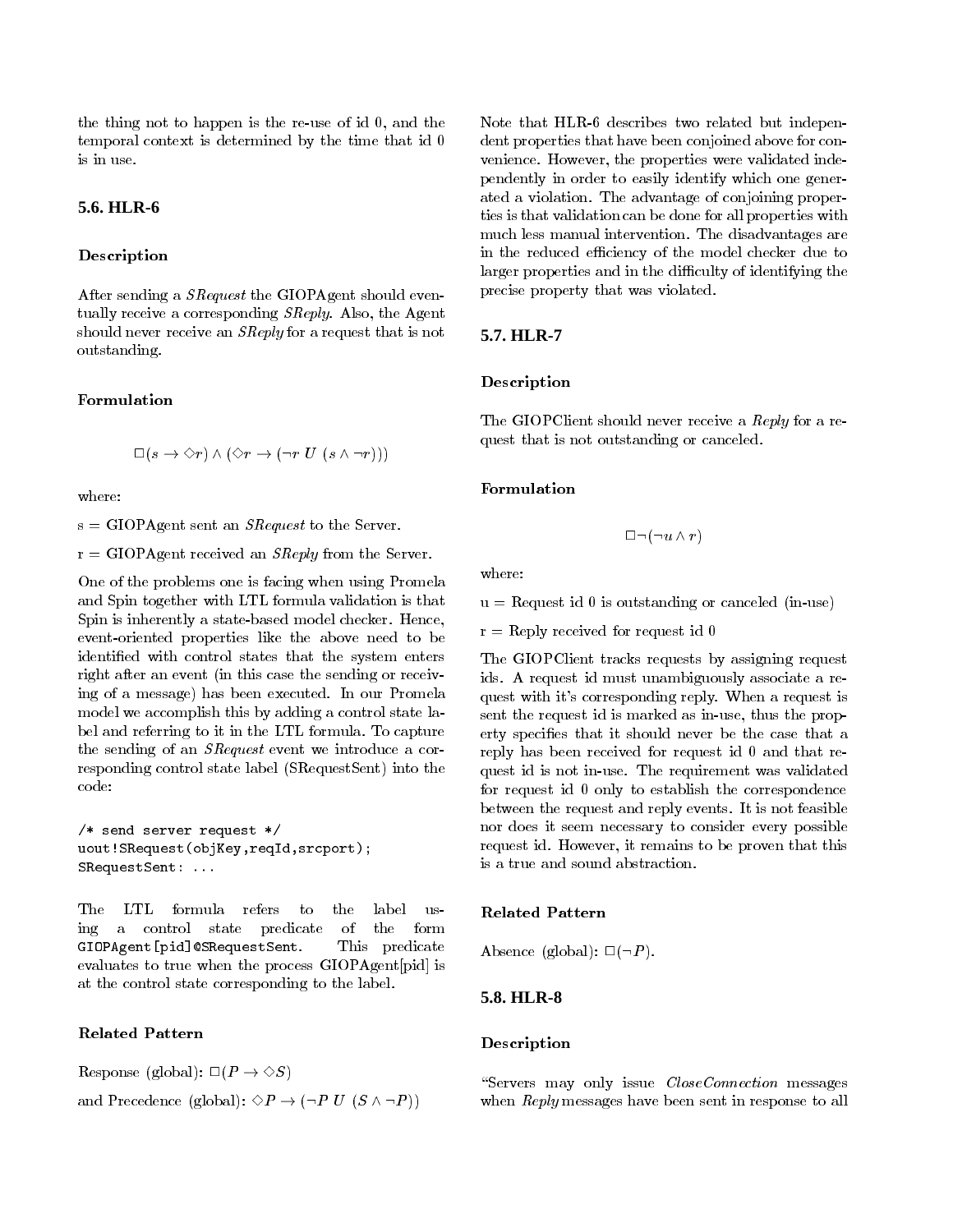received *Request* messages that require replies." ([10] pp 12-31).

## Formulation

$$
\Box \,(\neg c\,\,U\,\,r)
$$

where:

 $c =$  The GIOPAgent sent a *CloseConnection* 

 $r =$  The number of replies equals the number of requests (GIOPAgent side)

#### Related Pattern

Universality (before):  $\Diamond R \rightarrow (P \ U \ R)$ .

Applying this pattern to our problem context using some insightful comments in [2] delivers the following formula:

 $\Diamond close \rightarrow ((\Box (request \rightarrow (\neg close \ U \ reply))) \ U \ close).$ 

Although this is a good formulation for the require ment, it under-specifies the requirement due to the difficulty of matching reply events with the *correspond*ing request event. For example, a sequence such as  $\langle request, request, reply, close \rangle$  would be accepted by the above formula but violates the requirement.

# **5.9. HLR-9**

## Description

\Clients may have multiple pending requests. A client need not wait for a reply from a previous request before sending another request." ([10] pp 12-31).

# Formulation

$$
\Box ((\neg s \ U \ r) \lor \neg (\neg s \ U \ r))
$$

 $s =$  Client sent a new Request

 $r =$  Client received a *Reply* for the previous *Request* 

This formula implies that a client may or may not wait for a reply before sending a new request. It is clear that, due to the terms may and need not in the original statement, the above formula is a valid formula (i.e. it is always true no matter what the values of  $s$  and  $r$ ). A better way to test this requirement is to test for the following only:

$$
(\neg s\,\,U\,\,r)
$$

This formula claims that the Client must always wait for a  $Reply$  before it sends a new  $Request$ . If Spin finds an execution where this is violated then it confirms that there exists a case in which the Client does not wait for a *Reply* before sending a new *Request*. If Spin does not find a violation, the requirement can still be considered satisfied.

#### Related Pattern

Absence (before):  $\Diamond R \rightarrow (\neg P U R)$ 

# **5.10. HLR-10**

#### Description

Requests should be processed by servers in the same order that they were issued by users.

#### Formulation

$$
\Box((i_0 \wedge i_1 \wedge \Diamond p_0) \rightarrow (\neg p_1 \ U \ p_0))
$$

where:

 $i_0 =$  Request 0 was issued  $i_1 =$  Request 1 was issued  $p_0 =$  Request 0 was processed  $p_1 =$  Request 1 was processed

This formula claims that if request 0 and request 1 are both issued (outstanding), then request 1 will not be processed until request 0 is processed. This require ment is not part of the CORBA specifications, nonetheless, it veries a useful property of the model (i.e. order preserving).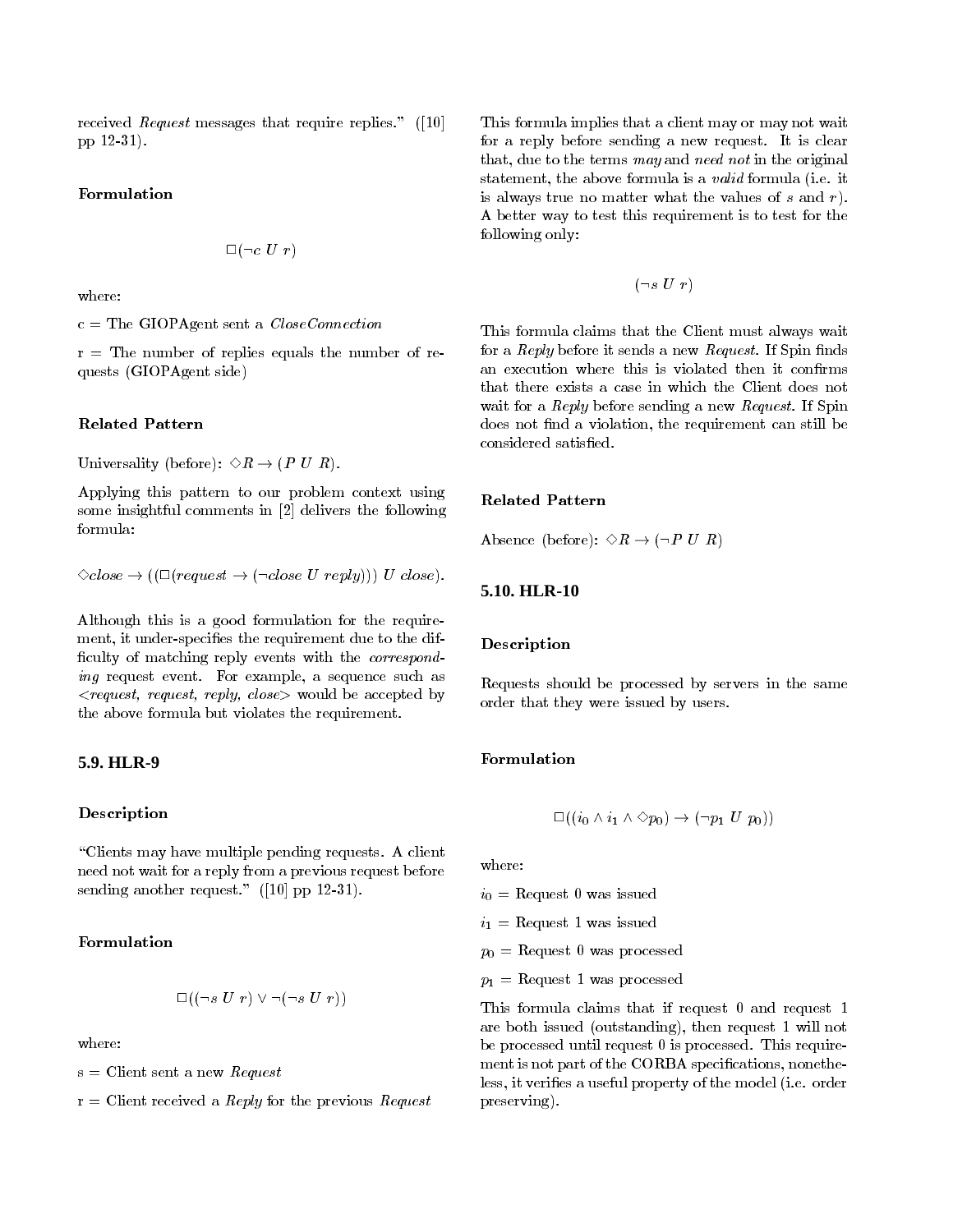## Related Pattern

Absence (Between Q and R):  $\square((Q \wedge \Diamond R) \rightarrow \neg P U R)$ .

# 6. Validation Results

In Section 5 high-level requirements of the GIOP protocol were presented. Most of these high-level requirements were formalized using the notation of Linear Temporal Logic and were validated using the Spin tool. For all claims that were formalized with LTL, two passes were performed in Spin. The first pass verified state (safety) properties of the never claim while the second pass veried liveness properties via acceptance cycles. Validations were performed on a Sun Ultra-Sparc with 128 MB of main memory. XSpin version 3.2.2, Spin version 3.2.2, and GCC version 2.8.1 were used in all cases. The results are shown in table 2.

| Property | Result                              |
|----------|-------------------------------------|
| $HLR-1$  | Verified; no invalid end-states     |
| $HLR-2$  | Verified; no non-progress cycles    |
| $HLR-3$  | Verified                            |
| $HLR-4$  | $\rm Verified$                      |
| $HLR-5$  | Verified                            |
| $HLR-6$  | Verified                            |
| $HLR-7$  | Verified                            |
| $HLR-8$  | Verified                            |
| $HLR-9$  | Verified: 2nd form caused violation |
| $HLR-10$ | Failed                              |

## **Table 2. Summary of validation results.**

The Supertrace/Bitstate option was used for all validations. The model required approximately, 18 MB of memory for validation of safety properties and 42 MB for validation of liveness properties. Validation runs completed in 30 minutes for safety properties and lasted 3 hours for liveness properties. During the validation, some issues were identied as important in the development of the model for the GIOP protocol. We present these now.

# **6.1. Transport Deadlock**

Early in the development of the GIOP model a deadlock situation was revealed. This situation arises when the Client or Agent attempts to send a message down to the transport layer which simultaneously tries to forward a message up. Since the communication is synchronous between these entities, this results in a deadlock situation. The deadlock is a known problem in the TCP protocol and it is documented in the GIOP specs  $[10]$  (pp 12-34) as follows:

"Given  $TCP/IP's$  flow control mechanism, it is possible to create deadlock situations between clients and servers if both sides of a connection send large amounts of data on a  $connection (or two different connections be$ tween the same processes) and do not read incoming data. Both processes may block on write operations, and never resume. It is the responsibility of both the clients and servers to avoid creating deadlock by reading incoming messages and avoiding blocking when writing  $m$ essages..."

Given that this is a known problem, a solution was implemented in the GIOP Promela model by employing the timeout construct of Promela. When the deadlock condition arises, the transport process detects it and gives priority to the upper interface. After processing the upper interface message it resumes processing the lower interface message.

# **6.2. CancelRequest Problem**

The GIOP protocol supports CancelRequest messages to cancel outstanding Client requests. Although the Promela model of GIOP that was developed simulates processing of CancelRequest messages, it introduces an infinite execution sequence. The following sequence of events may repeat indefinitely:

- 1. A Request is issued by the Client to the Agent.
- 2. The Agent receives the  $Request$  and sends it to be processed by the Server.
- 3. A CancelRequest is issued by the Client for the previous Request.
- 4. The CancelRequest is received by the Agent.
- 5. The SReply is received by the Agent from the Server and is discarded due to the previous CancelRequest.
- 6. The Agent issues a CloseConnection message.
- 7. On receiving the CloseConnection message, the Client re-sends the original Request on a new connection.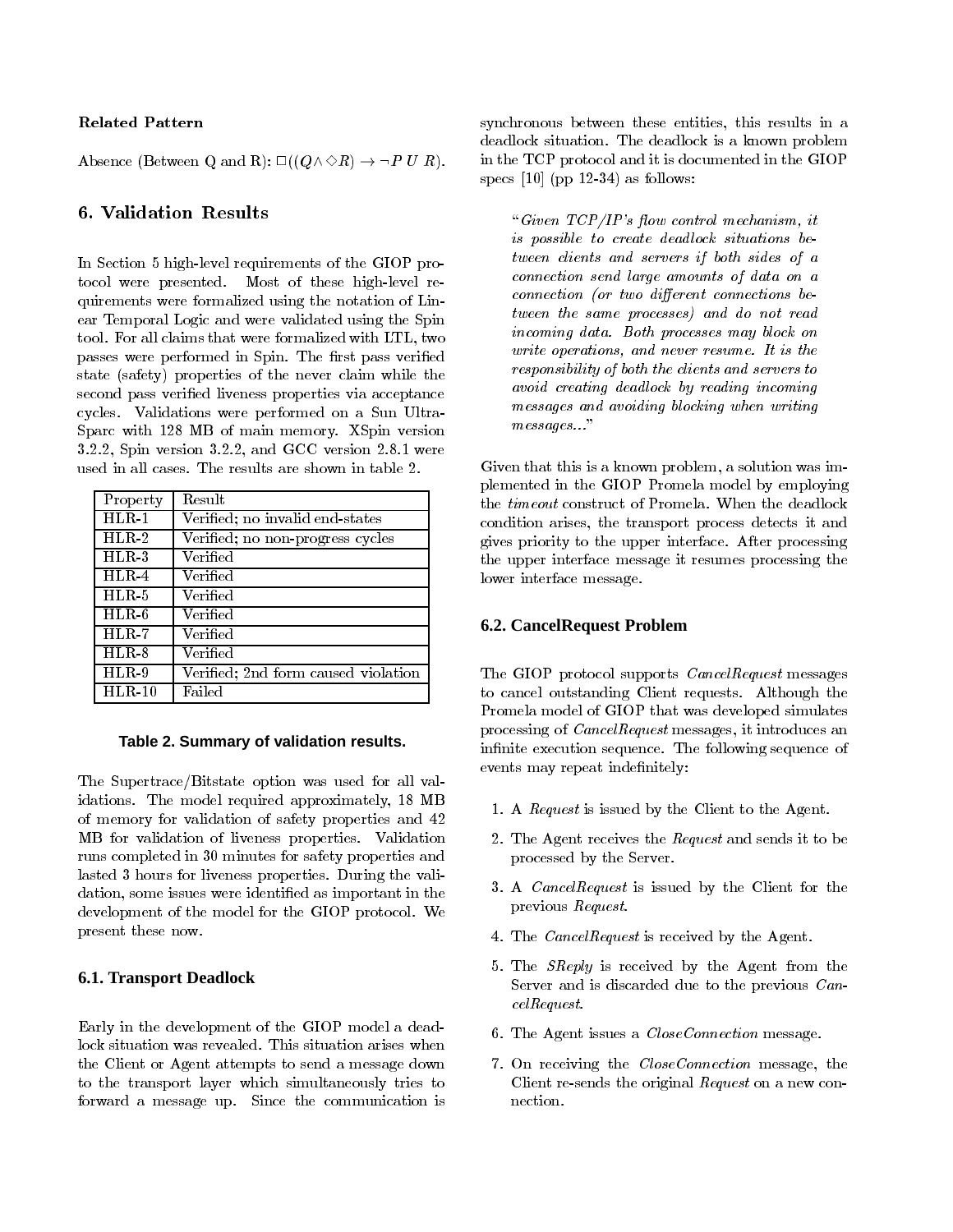8. ... repeat from step 2

This infinite (non-progress) execution sequence affected the validation of other properties of the protocol. For example, HLR-3 requires that a UReply eventually be received by the User after a URequest is sent. Clearly, the above scenario violates this requirement. In order to complete the validation of other require ments the CancelRequest message generation code was disabled during other validation runs. It should be noted that the specification for the CancelRequest message states that it is an advisory message for the Agent but the Agent may still send the Reply. "The client should have no expectation about whether a reply (including an exceptional one) arrives." ([10] pp 12-26) Thus, CancelRequest messages can be ignored by the implementation with no consequence. We are aware of at least one CORBA GIOP implementation that does in-fact ignore CancelRequest messages [12].

# **6.3. Server Migration Problems**

The GIOP model simulates server object migration by allowing the Server process to initiate migration nondeterministically at any point in time except if it is already in the process of migrating. As a result of this, one interesting scenario that arises is an infinite execution sequence in which the server continuously migrates between GIOPAgents and consequently, no requests ever get processed. This was detected by Spin as a non-progress cycle. Although, in reality this may be a pathological scenario, it could potentially happen in real implementations if the criteria for migration is not carefully considered. The problem was resolved in the model by limiting the number of times a server can migrate to a finite number.

A few issues exist in the implementation of server migration related to the consistency of location information. The first of these is a race condition that was detected by Spin as an invalid end-state. The particular scenario is as follows:

- 1. After the server has initiated a migration but before it has completed, a Request may arrive at the server's current agent.
- 2. The agent sends a Reply to the client with the new forwarding address.
- 3. The client re-sends the Request now to the new agent.

4. The Request arrives at the new Agent before the Server has completed the migration. The new Agent does not recognize the object id in the request and thus returns an UNKNOWN OBJECT exception.

The root of this problem is the fact that the location information changes at the current agent before it changes at the new agent. The solution that was implemented in the model was to register the server with the new agent first, and then to initiate the migration from the current agent. This scheme ensures that for warded requests will not be discarded when they reach the new agent. Instead they will be held until the server completes the migration and can handle them.

Another problem that was discovered during the validation was the potential for a forwarding loop. This problem represents a signicant logical failure in the protocol. The root of the problem stems from the temporary inconsistent state that the system must pass through. The scenario proceeds as follows:

- 1. Server A initiates a migration from Agent 1 to Agent 2 by sending the SMigrate message to Agent
- 2. Agent 1 changes it's local routing information to forward all requests for Server A to Agent 2.
- 3. Agent 2 has not yet received the SRegister from server as an old man old route (from a previous and migration) that indicates that it should forward requests for Server A to Agent 1.

Until Agent 2 receives the SRegister, the two agents will be stuck forwarding any requests back and forth. The solution for this is the same as the solution for the previous problem. The SRegister is done first then the migration can be done. This, however, does not remove the inconsistency problem, it only changes it. After the SRegister but before the SMigrate, the system is still in an inconsistent state since Agent 2 believes the server has migrated but Agent 1 does not. Thus, Requests that arrive at Agent 1 will be queued for Server A even though the server is in transit. To resolve this situation and allow the model to be verified completely, the server empties the queue of any SRequests that arrived while the server was migrating before moving to the other agent.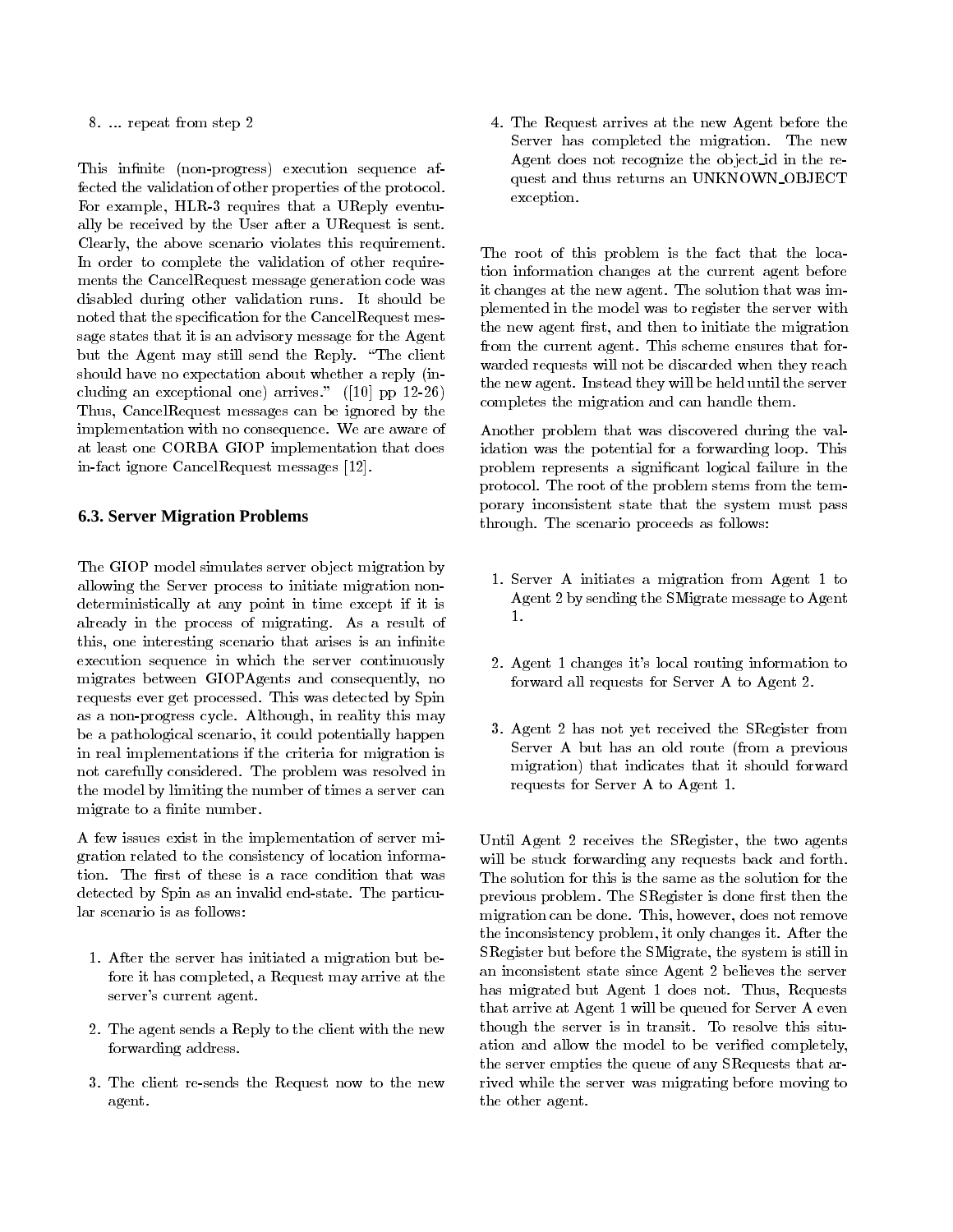#### **6.4. Order Preservation of Requests**

The requirement described by HLR-10 was not part of the original CORBA specications but was deemed as a useful property of such a system. In carrying out the validations it was discovered that the requirement of HLR-10 was not met by the GIOP model. Upon further investigation it was discovered that, due to the possibility of server object migration, it is not possible to guarantee that requests will be serviced in the order they were issued.

# 7. Conclusions

We presented a formal specification and validation of the GIOP using the Promela language. To the best of our knowledge, at the time of writing a formal description of GIOP has never been given before in the literature. Next, a representative subset of GIOP's highlevel requirements were elicited and formalized in linear temporal logic. These were then converted to never claims and veried by the Spin tool. Of the ten highlevel requirements that were elicited, all were validated successfully on the final GIOP Promela model except for HLR-10. During validation it was discovered that a potential deadlock exists in the system. This deadlock is known and is documented in [10] (pp 12-34). Also, a potential livelock exists if CancelRequest messages are being used. Care should be exercised when imple menting *CancelRequest* messages to avoid this hazard. Server migration proved to be a troublesome feature of the protocol. A simple migration protocol was outlined to address these problems.

It should be emphasized that we do not provide a verication or proof of correctness of our Promela model. First, we have not provided a proof that our modeling assumptions, which rely on just two server processes, two agents, two users and one client, are a true and just abstraction of the real GIOP protocol. Second, the validation runs were only possible using non-exhaustive state exploration. Addressing these points is the subject of future research. However, the methods we have employed are suitable for increasing our condence that there are no residual design flaws in our model, and that the model achieves the requirements of the GIOP specification.

This paper shows that finite state machine and LTL based model checking can be a useful tool for discovering logical design errors. In particular, the message sequence trails that Spin produces were very helpful

in discovering problems and pinpointing the sequence of events leading to the failure. When describing the architecture of the CORBA GIOP in figure 2 we resorted to informal structure diagrams reminiscent of the ROOM notation [11]. To overcome Promela's deficit with respect to architectural modeling we are currently working on a notation that encompasses both Promela as well as structural modeling concepts [7].

The use of patterns from [3] helped direct the formulation of properties and provided insight into the sometimes subtle differences between the formulas. Also, the cited pattern catalog gives a fairly good coverage of the property space that was used in our validation. However, more experience is needed in using patterns in a forward engineering approach when eliciting and formalizing the high-level requirements. Some pattern formulas from [3] proved unsuitable for validation with the Spin tool. In Spin it is essential to use formulas that are invariant under stuttering in order to preserve applicability of partial order reductions that greatly enhance the efficiency of the model checking process. Not all patterns formulas from [3] are invariant under stuttering, in particular those that rely on the next state operator.

# References

- [1] G. Duval. Specification and Verification of an Object Request Broker. In Proceedings of The 20th International Conference on Software Engineering (ICSE'98), April 1998.
- [2] M. Dwyer, G. Avrunin, J. Corbett, H. Alavi, L. Dillon, and C. Pasareanu. Property Specification Pattern Notes. available at http://www.cis.ksu.edu/~dwyer/SPAT/notes.html, 1998.
- [3] M. B. Dwyer, G. S. Avrunin, and J. C. Corbett. Property Specication Patterns for Finite State Verification. In Proceedings of the 2nd Workshop on Formal Methods in Software Practice, March 1998. For access to the patterns catalog see URL http://www.cis.ksu.edu/~dwyer/spec-patterns.html.
- [4] G. Holzmann. The model checker spin. IEEE Trans. on Software Engineering,  $23(5):279-295$ , May 1997. Special issue on Formal Methods in Software Practice.
- [5] G. Holzmann. An analysis of bitstate hashing. Formal Methods in System Design,  $13(3):287-305$ , November 1998. earlier version in Proc. PSTV95, pp. 301-314.
- [6] G. J. Holzmann. Design and Validation of Computer Protocols. Prentice Hall, 1991.
- [7] G. J. Holzmann and S. Leue. Towards v-Promala, a visual, ob ject-oriented interface for Xspin. Unpublished manuscript, 1998.